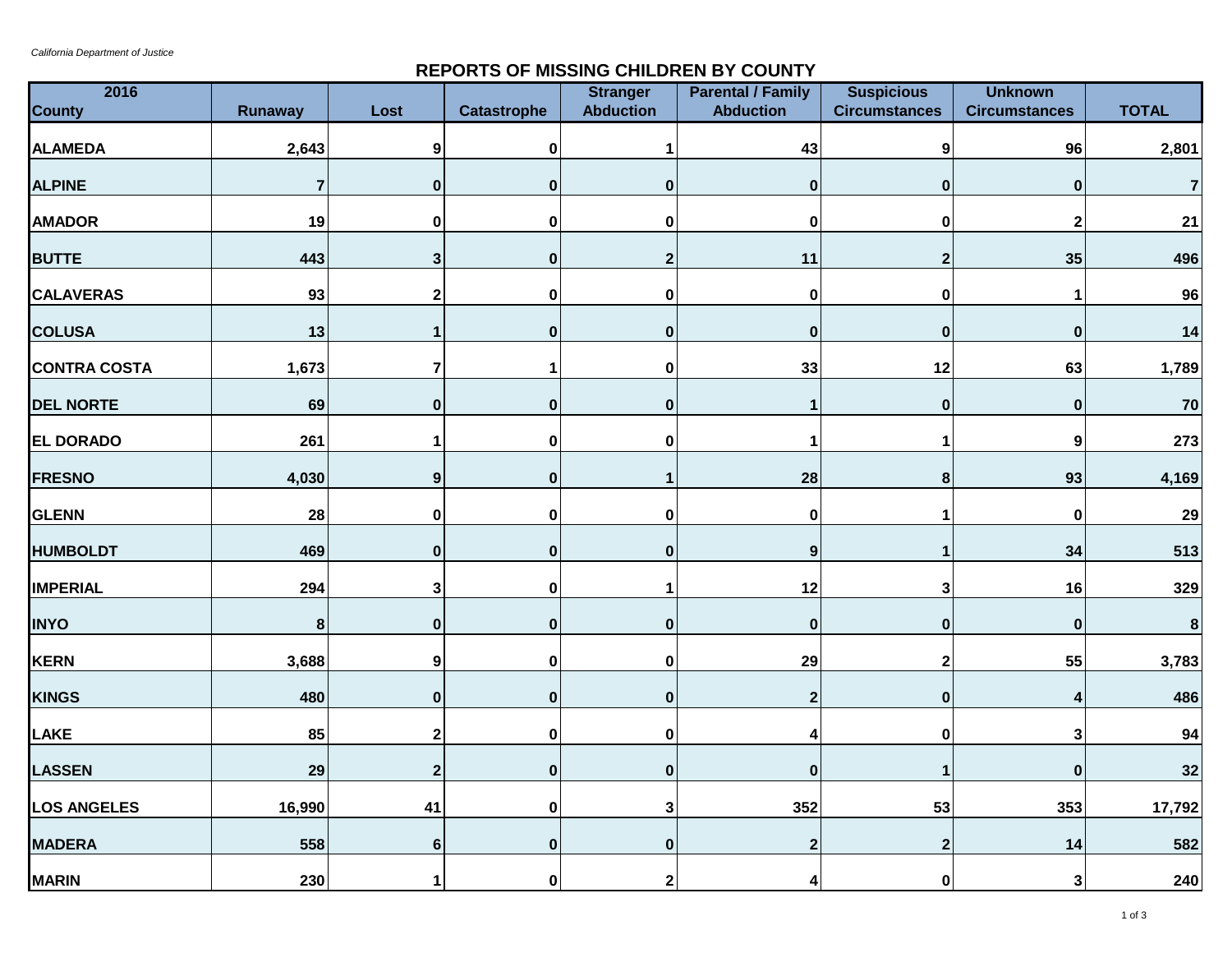## **REPORTS OF MISSING CHILDREN BY COUNTY**

| 2016<br><b>County</b>  | <b>Runaway</b> | Lost         | <b>Catastrophe</b> | <b>Stranger</b><br><b>Abduction</b> | <b>Parental / Family</b><br><b>Abduction</b> | <b>Suspicious</b><br><b>Circumstances</b> | <b>Unknown</b><br><b>Circumstances</b> | <b>TOTAL</b>     |
|------------------------|----------------|--------------|--------------------|-------------------------------------|----------------------------------------------|-------------------------------------------|----------------------------------------|------------------|
| <b>MARIPOSA</b>        | 25             | $\mathbf 2$  | $\mathbf{0}$       | $\bf{0}$                            | 0                                            | $\bf{0}$                                  | $\mathbf 2$                            | 29               |
| <b>MENDOCINO</b>       | 112            | 0            | 0                  | 0                                   |                                              | 3                                         | 6                                      | 122              |
| <b>MERCED</b>          | 1,088          | 1            | $\bf{0}$           | $\pmb{0}$                           | 16                                           | $\sqrt{5}$                                | 15                                     | 1,125            |
| <b>MODOC</b>           | 23             | 0            | 0                  | 0                                   | 0                                            | 0                                         | 2                                      | 25               |
| <b>MONO</b>            | 8              | 0            | $\boldsymbol{0}$   | $\bf{0}$                            | 0                                            | $\pmb{0}$                                 |                                        | $\boldsymbol{9}$ |
| <b>MONTEREY</b>        | 566            | 3            |                    | 1                                   | 4                                            | 5                                         | 27                                     | 607              |
| <b>NAPA</b>            | 119            | $\mathbf 0$  | $\mathbf 0$        | $\pmb{0}$                           | 3                                            | $\pmb{0}$                                 | 5                                      | 127              |
| <b>NEVADA</b>          | 147            | 1            | $\pmb{0}$          | 0                                   | 1                                            | 5                                         |                                        | 158              |
| <b>ORANGE</b>          | 4,327          | 20           | $\mathbf{2}$       | $\bf{0}$                            | 45                                           | $\overline{7}$                            | 144                                    | 4,545            |
| <b>PLACER</b>          | 517            | 17           | $\mathbf 0$        | $\mathbf 1$                         | 1                                            | $\boldsymbol{2}$                          | 63                                     | 601              |
| <b>PLUMAS</b>          | 16             | $\pmb{0}$    | $\mathbf 0$        | $\pmb{0}$                           | $\mathbf 2$                                  | $\pmb{0}$                                 | $\mathbf{3}$                           | 21               |
| <b>RIVERSIDE</b>       | 5,213          | 3            | 0                  | 0                                   | 45                                           | $\boldsymbol{9}$                          | 34                                     | 5,304            |
| <b>SACRAMENTO</b>      | 6,364          | 8            |                    | $\bf{0}$                            | 43                                           | 14                                        | 65                                     | 6,495            |
| <b>SAN BENITO</b>      | 73             | 1            | 0                  | 0                                   | $\mathbf 2$                                  | $\mathbf 0$                               |                                        | 80               |
| <b>SAN BERNARDINO</b>  | 4,238          | 16           | $\mathbf{3}$       | 3                                   | 142                                          | 19                                        | 101                                    | 4,522            |
| <b>SAN DIEGO</b>       | 4,190          | 15           | $\mathbf 0$        | 1                                   | 78                                           | 18                                        | 83                                     | 4,385            |
| <b>SAN FRANCISCO</b>   | 901            | $\mathbf{2}$ | $\mathbf{0}$       | $\mathbf 1$                         | 13                                           | $5\phantom{1}$                            | 14                                     | 936              |
| <b>SAN JOAQUIN</b>     | 4,092          | 10           | $\mathbf 0$        | 2                                   | 34                                           | 13                                        | 45                                     | 4,196            |
| <b>SAN LUIS OBISPO</b> | 502            | 3            | $\bf{0}$           | $\bf{0}$                            | 5                                            | 4                                         | 45                                     | 559              |
| <b>SAN MATEO</b>       | 828            | 0            | $\mathbf 0$        | 0                                   | 11                                           | $\mathbf{3}$                              | 10                                     | 852              |
| <b>SANTA BARBARA</b>   | 888            | 10           | $\mathbf{1}$       | 1                                   | 15                                           | 4                                         | 16                                     | 935              |